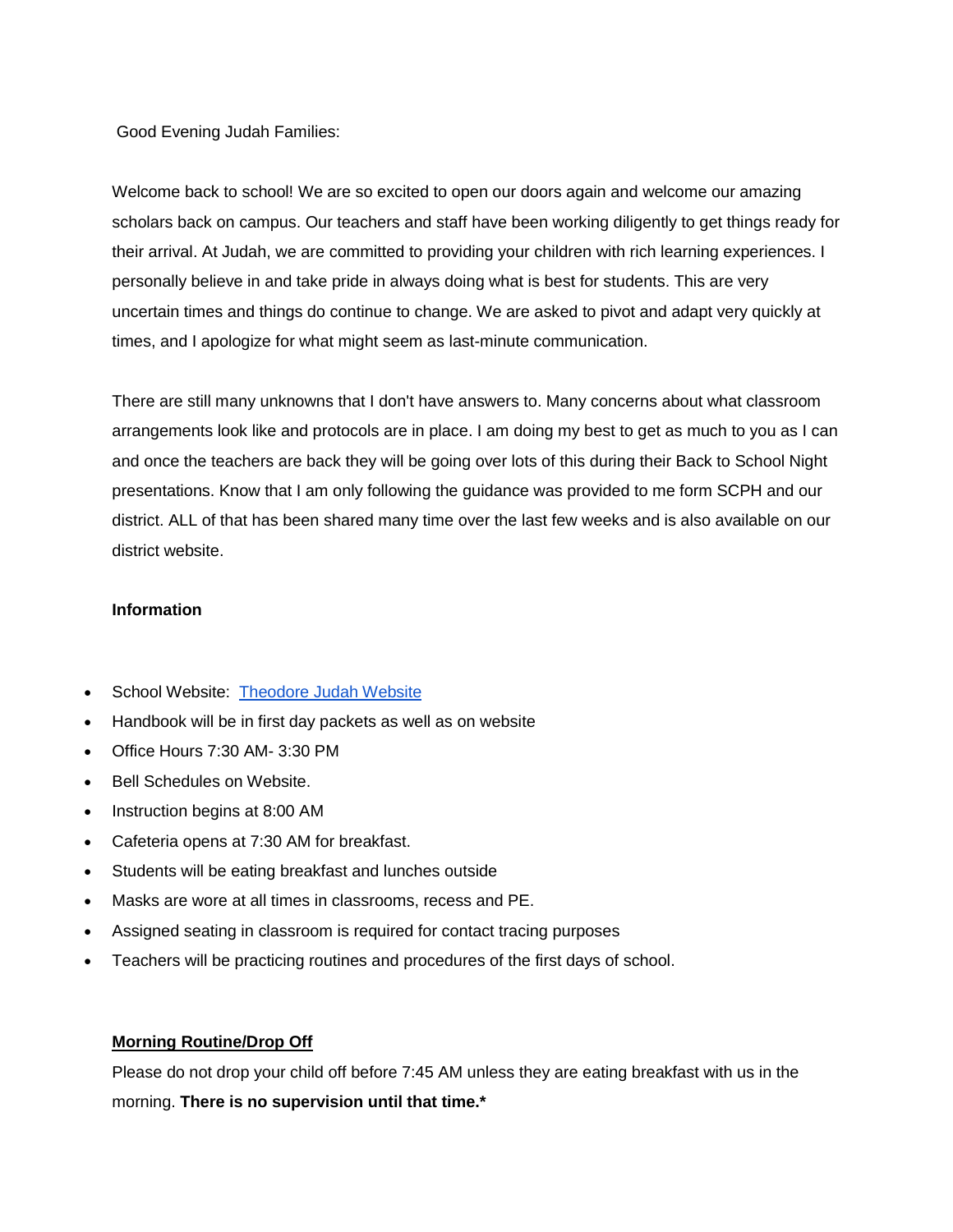Please don't park your car in the drop off area. This slows down the process and causes more chaos for us in the morning. If you would like to escort your child to the door, you **MUST** park in the neighborhood. Also please refrain from blocking our neighbors driveways.

- All doors will be open at 7:45 AM. Students will report to their assigned area until the bell rings. Teacher will pick up their children at those areas.
- Students may lock bikes up at bike rack on the east front entrance
- Student that have scooters can lock them up at the scooter rack inside our school. Please provide a lock.
- EK/Kinder students have their own entrance on the west side of the front of the school.
- Bus riders will enter the back gate and proceed to breakfast or their designated class area.
- If your child arrives after 8 AM, they will come to the office for a late slip.

## **Pick-Up**

Safety is our first priority and we ask that you follow our procedures. Bell schedules are located on our school website.

- EK/KInder students will be dismissed at 11:20 AM and escorted out by teachers. They will not be released until caregiver is present. Kinder bus riders and off campus after-school providers will pick those children up in front of the school at this time. Students attending the Academy of Scholars will be greeted by their staff and escorted to room #14.
- Primary and Intermediate students will be dismissed at 2:07 PM and 2:12 PM on M, T, W, F. Thursday is an early out day for staff collaboration time. Only on Thursday will they be dismissed at 1:07 PM and 1:12 PM collectively.
- Bus riders in grades 1-6 will report to the back of the school at dismissal
- Walkers and car riders will exit the all front doors. Teachers will practice this procedure with them.
- All students attending the ASES after-school program will be directed to their staff at dismissal.
- All other students will exit school at the front of the building

# **Back To School Night**

Please mark your calendars for September 8th (Primary Grades K-3) and September 9th (Intermediate Grades 4-6) for virtual presentations with your classroom teacher. They will be sending